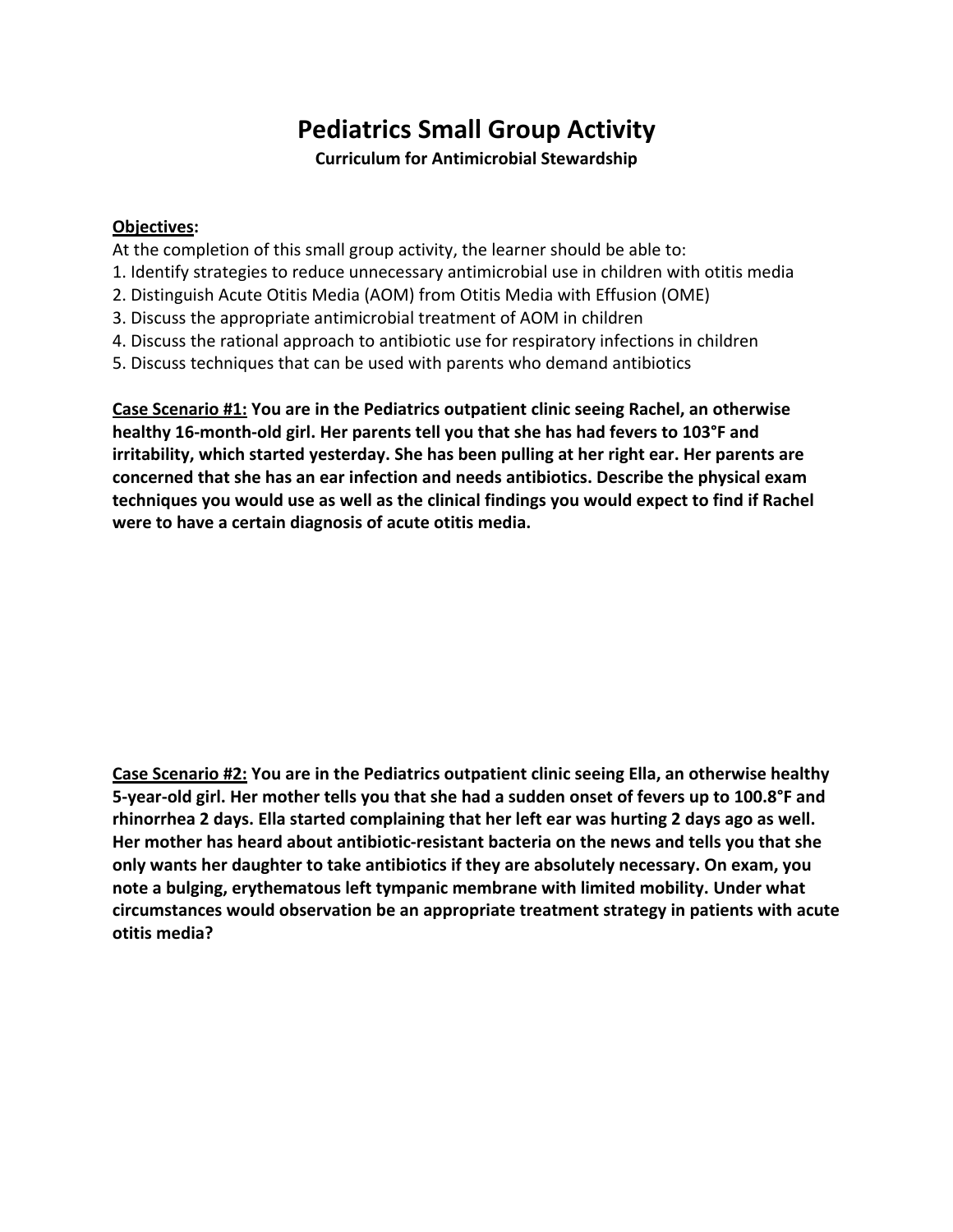**Case Scenario #3: You are in the Pediatrics outpatient clinic seeing Francis, an otherwise** healthy 4-year-old boy. His parents tell you that he has had fevers to 100.4°F, cough, rhinorrhea and several loose stools over the past 2 days. On physical examination, you note **bilateral tympanic membrane immobility, but no erythema or air-fluid levels. The remainder** of the exam is benign. What is your presumptive diagnosis? What treatment strategy do you **recommend?** 

Case Scenario #4: You are in the Pediatrics acute care clinic seeing Samuel, a 2-year-old child, who has been coughing over the past seven days. His mother states that he initially had a fever and rhinorrhea, but has not been febrile over the past 4 days. His rhinorrhea is **improved.** She is concerned because he has been ill for a week and is still coughing. The physical examination is benign. Should antibiotics be considered in this patient? What clinical **parameters would prompt you to consider antibiotics?** 

**Case Scenario #5: You are in the Pediatrics acute care clinic seeing Samantha, a 6-year-old** child with a cough of five days duration. The patient initially had a fever to 102.5<sup>°</sup>F, rhinorrhea, conjunctivitis and diarrhea. These symptoms resolved after 3 days, but her cough has persisted. You suspect that she has had a viral illness, which is resolving; however, her parents are demanding antibiotics for her cough. What would you say to her parents? What techniques can you use to counsel parents and patients when they demand antibiotics?